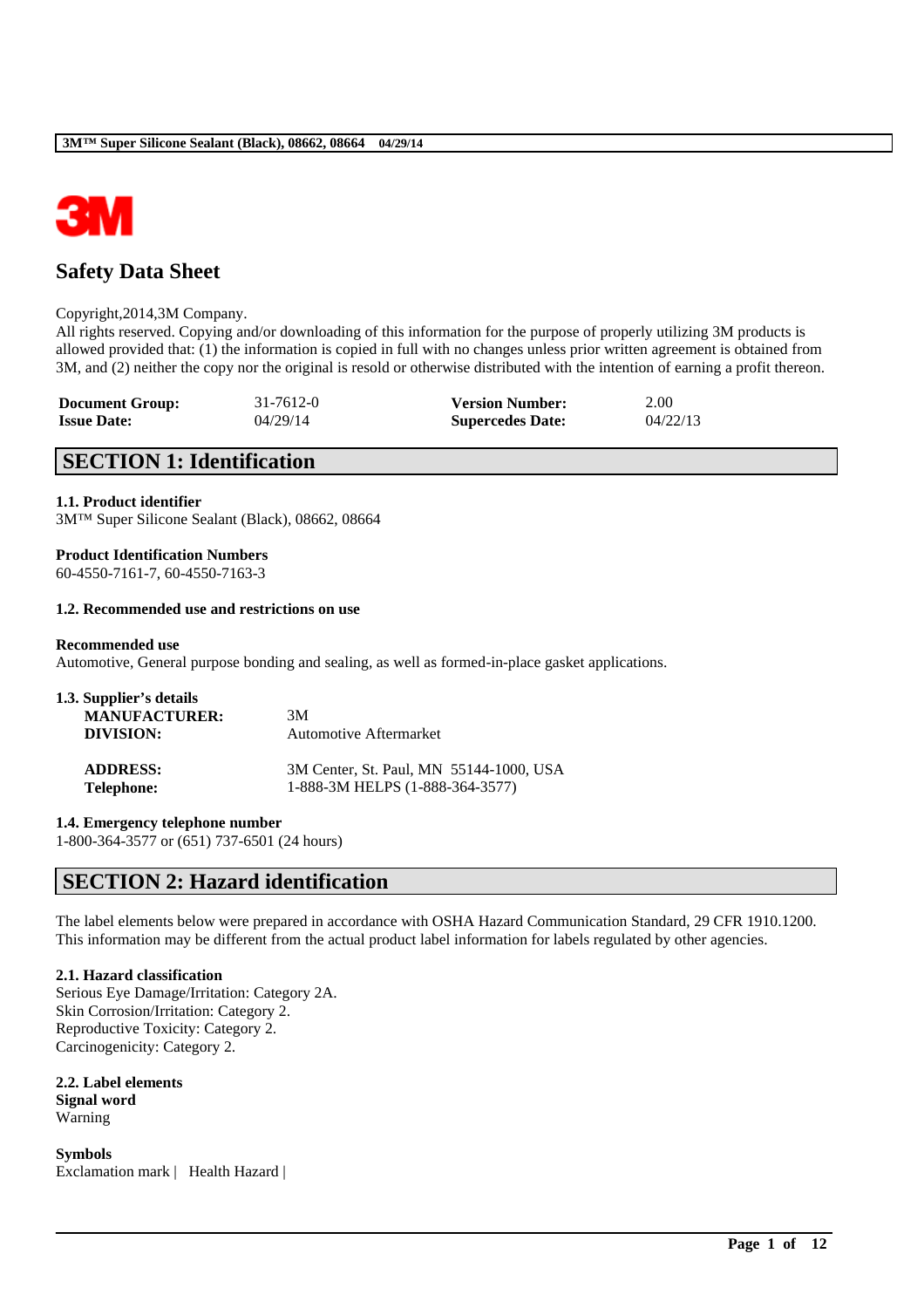#### **Pictograms**



#### **Hazard Statements**

Causes serious eye irritation. Causes skin irritation. Suspected of damaging fertility or the unborn child. Suspected of causing cancer.

### **Precautionary Statements**

**General:** Keep out of reach of children.

### **Prevention:**

Obtain special instructions before use. Do not handle until all safety precautions have been read and understood. Wear protective gloves and eye/face protection. Wash thoroughly after handling.

#### **Response:**

IF IN EYES: Rinse cautiously with water for several minutes. Remove contact lenses, if present and easy to do. Continue rinsing.

If eye irritation persists: Get medical advice/attention. IF ON SKIN: Wash with plenty of soap and water. If skin irritation occurs: Get medical advice/attention. Take off contaminated clothing and wash it before reuse. IF exposed or concerned: Get medical advice/attention.

**Storage:** Store locked up.

**Disposal:**

Dispose of contents/container in accordance with applicable local/regional/national/international regulations.

## **2.3. Hazards not otherwise classified**

None.

1% of the mixture consists of ingredients of unknown acute oral toxicity. 11% of the mixture consists of ingredients of unknown acute dermal toxicity. 73% of the mixture consists of ingredients of unknown acute inhalation toxicity.

# **SECTION 3: Composition/information on ingredients**

| Ingredient                                         | <b>C.A.S. No.</b> | $\%$ by Wt                  |
|----------------------------------------------------|-------------------|-----------------------------|
| Siloxanes and Silicones, Di-me, Hydroxy-terminated | 70131-67-8        | $60 - 100$ Trade Secret $*$ |
| Silica                                             | 7631-86-9         | 5 - 10 Trade Secret *       |
| Solvent Refined Hydrotreated Middle Distillate     | 64742-46-7        | 5 - 10 Trade Secret *       |
| Poly(Dimethylsiloxane)                             | 63148-62-9        | 5 - 10 Trade Secret *       |
| Methyltriacetoxysilane                             | 4253-34-3         | 1 - 5 Trade Secret *        |
| Ethyltriacetoxysilane                              | 17689-77-9        | 1 - 5 Trade Secret *        |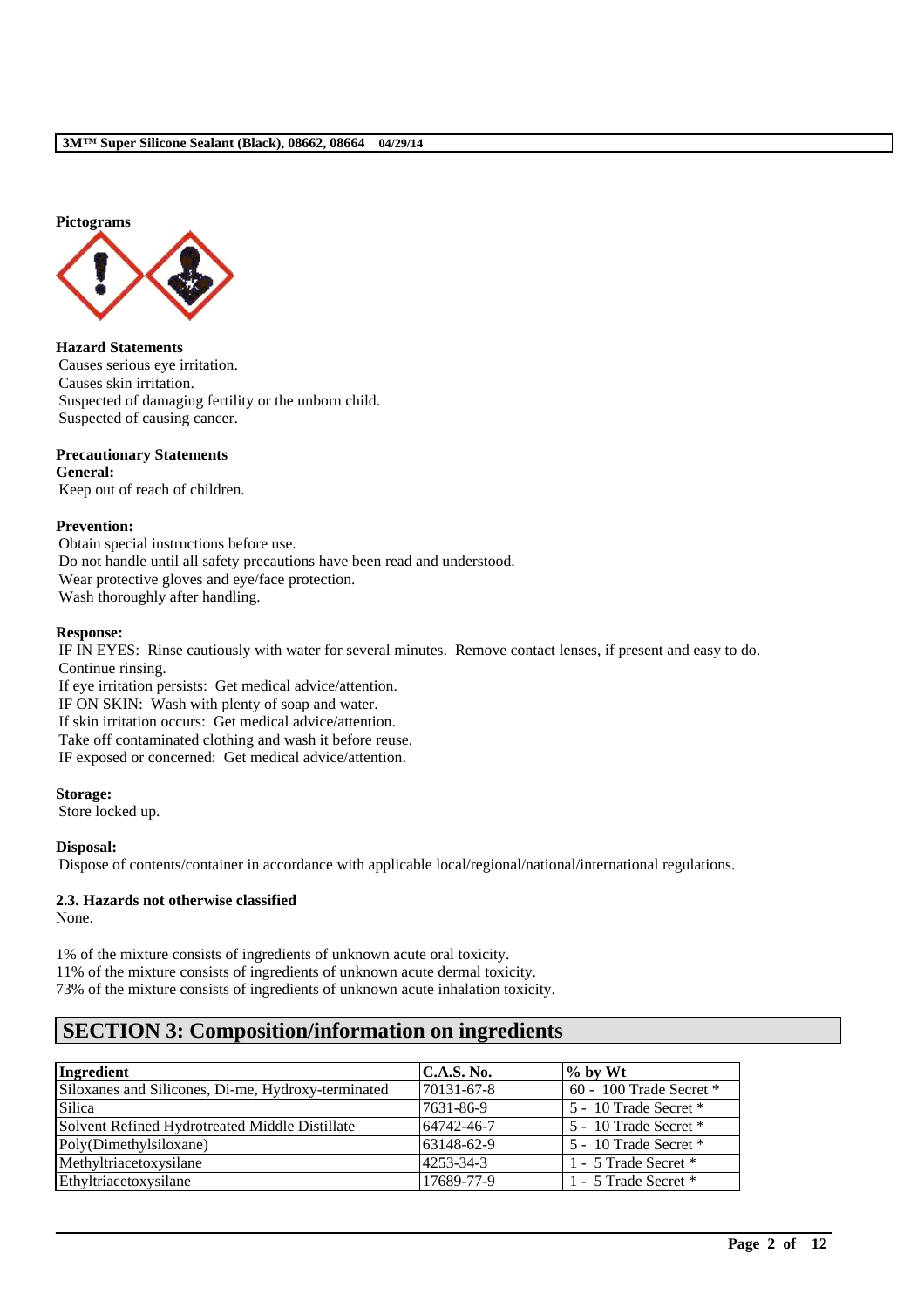| Polydimethylcyclosiloxane    | 69430-24-6      | $\leq$ 1 Trade Secret *   |
|------------------------------|-----------------|---------------------------|
| Decamethylcyclopentasiloxane | $1541 - 02 - 6$ | $\leq 1$ Trade Secret *   |
| Octamethylcyclotetrasiloxane | $1556 - 67 - 2$ | $\leq$ 1 Trade Secret *   |
| l Carbon Black               | 1333-86-4       | $\leq$ 0.3 Trade Secret * |

\*The specific chemical identity and/or exact percentage (concentration) of this composition has been withheld as a trade secret.

## **SECTION 4: First aid measures**

### **4.1. Description of first aid measures**

### **Inhalation:**

Remove person to fresh air. If you feel unwell, get medical attention.

### **Skin Contact:**

Immediately wash with soap and water. Remove contaminated clothing and wash before reuse. If signs/symptoms develop, get medical attention.

### **Eye Contact:**

Immediately flush with large amounts of water. Remove contact lenses if easy to do. Continue rinsing. Get medical attention.

### **If Swallowed:**

Rinse mouth. If you feel unwell, get medical attention.

### **4.2. Most important symptoms and effects, both acute and delayed**

See Section 11.1. Information on toxicological effects.

# **4.3. Indication of any immediate medical attention and special treatment required**

Not applicable

## **SECTION 5: Fire-fighting measures**

### **5.1. Suitable extinguishing media**

In case of fire: Use a fire fighting agent suitable for ordinary combustible material such as water or foam to extinguish.

## **5.2. Special hazards arising from the substance or mixture**

None inherent in this product.

### **Hazardous Decomposition or By-Products**

**Substance Condition**

Carbon monoxide During Combustion Carbon dioxide During Combustion

### **5.3. Special protective actions for fire-fighters**

No unusual fire or explosion hazards are anticipated.

## **SECTION 6: Accidental release measures**

### **6.1. Personal precautions, protective equipment and emergency procedures**

Evacuate area. Ventilate the area with fresh air. Refer to other sections of this SDS for information regarding physical and health hazards, respiratory protection, ventilation, and personal protective equipment.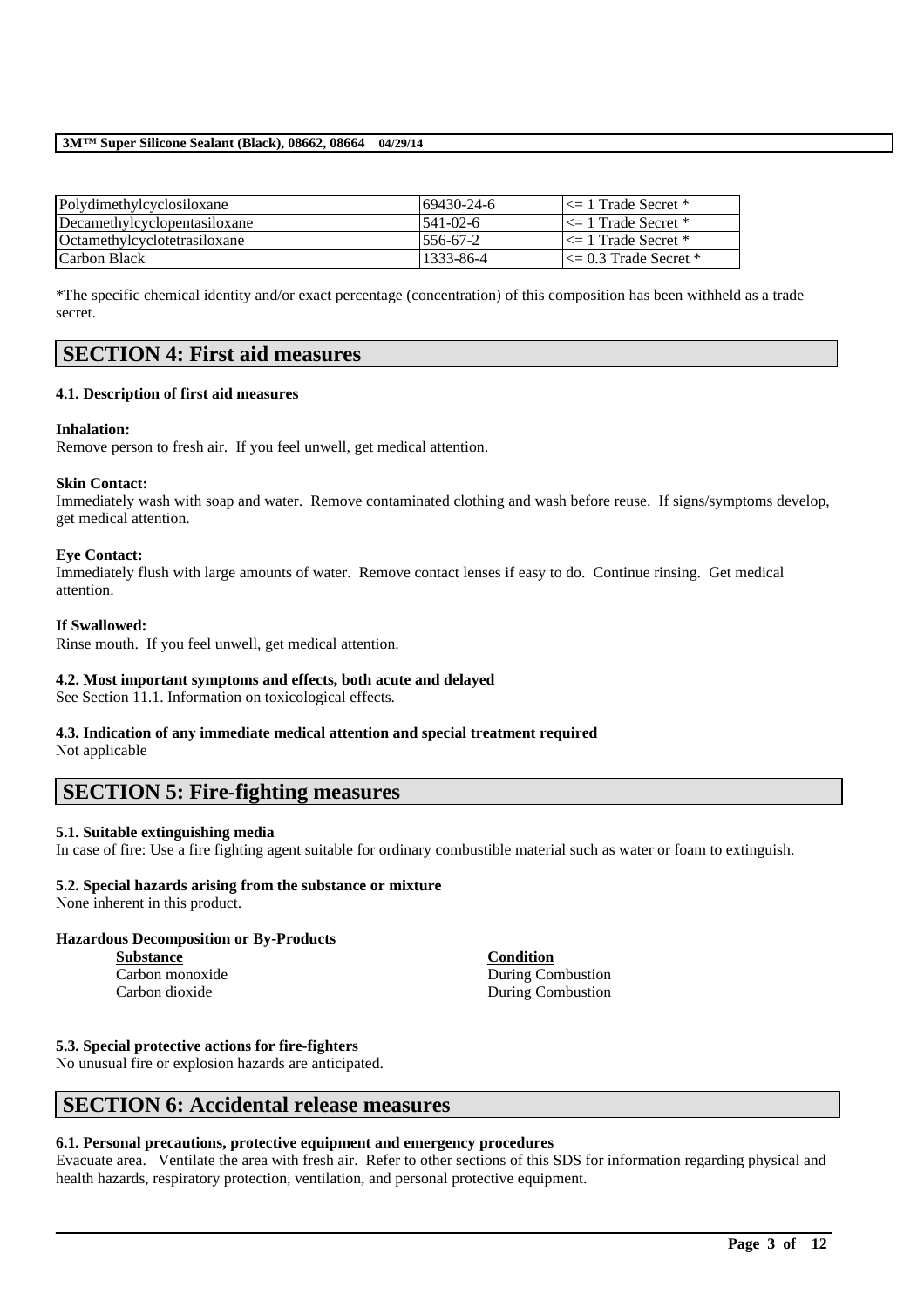### **6.2. Environmental precautions**

Avoid release to the environment. For larger spills, cover drains and build dikes to prevent entry into sewer systems or bodies of water.

### **6.3. Methods and material for containment and cleaning up**

Contain spill. Working from around the edges of the spill inward, cover with bentonite, vermiculite, or commercially available inorganic absorbent material. Mix in sufficient absorbent until it appears dry. Remember, adding an absorbent material does not remove a physical, health, or environmental hazard. Collect as much of the spilled material as possible. Place in a closed container approved for transportation by appropriate authorities. Seal the container. Dispose of collected material as soon as possible.

## **SECTION 7: Handling and storage**

### **7.1. Precautions for safe handling**

Keep out of reach of children. Do not handle until all safety precautions have been read and understood. Avoid breathing dust/fume/gas/mist/vapors/spray. Do not get in eyes, on skin, or on clothing. Do not eat, drink or smoke when using this product. Wash thoroughly after handling. Avoid release to the environment. Avoid contact with oxidizing agents (eg. chlorine, chromic acid etc.) Use personal protective equipment (gloves, respirators, etc.) as required.

### **7.2. Conditions for safe storage including any incompatibilities**

Store away from oxidizing agents.

## **SECTION 8: Exposure controls/personal protection**

### **8.1. Control parameters**

### **Occupational exposure limits**

| Ingredient                   | <b>C.A.S. No.</b> | <b>Agency</b> | Limit type                       | <b>Additional Comments</b> |
|------------------------------|-------------------|---------------|----------------------------------|----------------------------|
| Carbon Black                 | 1333-86-4         | Amer Conf of  | TWA(inhalable fraction):3        |                            |
|                              |                   | Gov. Indust.  | mg/m3                            |                            |
|                              |                   | Hyg.          |                                  |                            |
| Carbon Black                 | 1333-86-4         | Chemical      | TWA:0.5 $mg/m3$                  |                            |
|                              |                   | Manufacturer  |                                  |                            |
|                              |                   | Rec Guid      |                                  |                            |
| Carbon Black                 | 1333-86-4         | US Dept of    | TWA:3.5 $mg/m3$                  |                            |
|                              |                   | Labor - OSHA  |                                  |                            |
| Decamethylcyclopentasiloxane | $541 - 02 - 6$    | Chemical      | TWA:10 ppm                       |                            |
|                              |                   | Manufacturer  |                                  |                            |
|                              |                   | Rec Guid      |                                  |                            |
| Octamethylcyclotetrasiloxane | 556-67-2          | Chemical      | TWA:10 ppm                       |                            |
|                              |                   | Manufacturer  |                                  |                            |
|                              |                   | Rec Guid      |                                  |                            |
| Mineral oils (untreated and  | 64742-46-7        | Amer Conf of  | Limit value not established:     | Cntrl all exposr-low as    |
| mildly treated)              |                   | Gov. Indust.  |                                  | possib                     |
|                              |                   | Hyg.          |                                  |                            |
| Paraffin oil                 | 64742-46-7        | US Dept of    | TWA $(as \text{ mist}):$ 5 mg/m3 |                            |
|                              |                   | Labor - OSHA  |                                  |                            |
| Solvent Refined Hydrotreated | 64742-46-7        | Chemical      | TWA:300 ppm                      |                            |
| Middle Distillate            |                   | Manufacturer  |                                  |                            |
|                              |                   | Rec Guid      |                                  |                            |
| Silica                       | 7631-86-9         | Chemical      | TWA(as respirable dust):3        |                            |
|                              |                   | Manufacturer  | mg/m3                            |                            |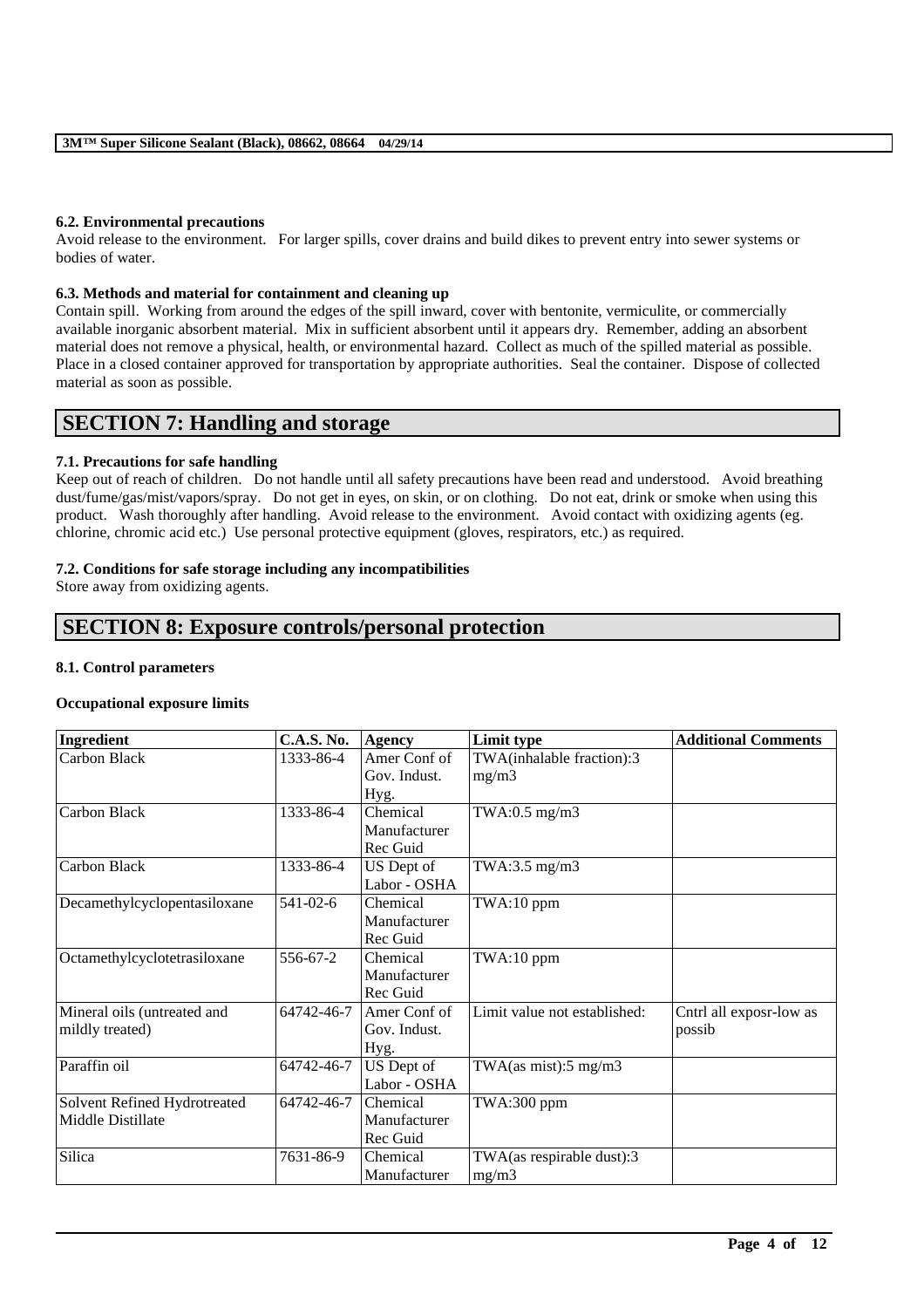|                    |           | Rec Guid   |                                                                                                   |  |
|--------------------|-----------|------------|---------------------------------------------------------------------------------------------------|--|
| ISILICA. AMORPHOUS | 7631-86-9 | US Dept of | <b>TWA</b> concentration:0.8<br>Labor - OSHA $\{mg/m3;TWA:20\}\$ millions of<br>particles/cu. ft. |  |

Amer Conf of Gov. Indust. Hyg. : American Conference of Governmental Industrial Hygienists

American Indust. Hygiene Assoc : American Industrial Hygiene Association

Chemical Manufacturer Rec Guid : Chemical Manufacturer's Recommended Guidelines US Dept of Labor - OSHA : United States Department of Labor - Occupational Safety and Health Administration

TWA: Time-Weighted-Average

STEL: Short Term Exposure Limit

CEIL: Ceiling

### **8.2. Exposure controls**

### **8.2.1. Engineering controls**

Use general dilution ventilation and/or local exhaust ventilation to control airborne exposures to below relevant Exposure Limits and/or control dust/fume/gas/mist/vapors/spray. If ventilation is not adequate, use respiratory protection equipment. Provide ventilated enclosure for heat curing. Curing enclosures must be exhausted to outdoors or to a suitable emission control device.

### **8.2.2. Personal protective equipment (PPE)**

### **Eye/face protection**

Select and use eye/face protection to prevent contact based on the results of an exposure assessment. The following eye/face protection(s) are recommended:

Indirect Vented Goggles

### **Skin/hand protection**

Select and use gloves and/or protective clothing approved to relevant local standards to prevent skin contact based on the results of an exposure assessment. Selection should be based on use factors such as exposure levels, concentration of the substance or mixture, frequency and duration, physical challenges such as temperature extremes, and other use conditions. Consult with your glove and/or protective clothing manufacturer for selection of appropriate compatible gloves/protective clothing.

Gloves made from the following material(s) are recommended: Neoprene Polymer laminate

### **Respiratory protection**

An exposure assessment may be needed to decide if a respirator is required. If a respirator is needed, use respirators as part of a full respiratory protection program. Based on the results of the exposure assessment, select from the following respirator type(s) to reduce inhalation exposure:

Half facepiece or full facepiece air-purifying respirator suitable for organic vapors and particulates

For questions about suitability for a specific application, consult with your respirator manufacturer.

## **SECTION 9: Physical and chemical properties**

### **9.1. Information on basic physical and chemical properties General Physical Form:** Liquid

**Odor, Color, Grade: Black silicone elastomer paste with acetic acid odor. Odor threshold** *No Data Available* **pH** *No Data Available* **Melting point** *No Data Available* **Boiling Point** *No Data Available*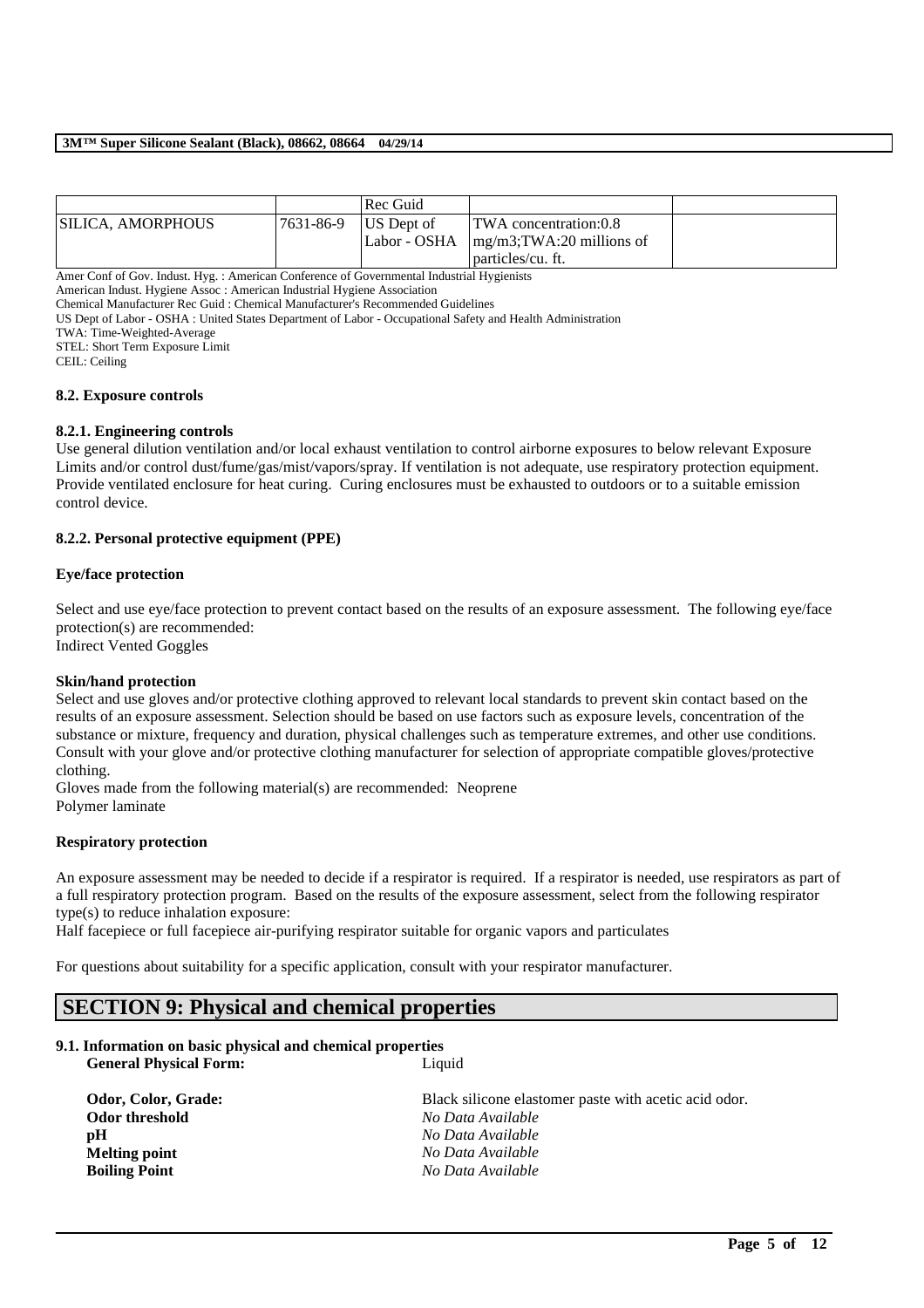| <b>Flash Point</b>                        | Flash point > 93 °C (200 °F) [Test Method: Closed Cup]  |
|-------------------------------------------|---------------------------------------------------------|
| <b>Evaporation rate</b>                   | No Data Available                                       |
| <b>Flammability (solid, gas)</b>          | Not Applicable                                          |
| <b>Flammable Limits(LEL)</b>              | No Data Available                                       |
| <b>Flammable Limits(LEL)</b>              | No Data Available                                       |
| <b>Vapor Pressure</b>                     | No Data Available                                       |
| <b>Vapor Density</b>                      | No Data Available                                       |
| <b>Density</b>                            | $1.0$ g/ml                                              |
| <b>Specific Gravity</b>                   | 1.0 [ $RefStd: WATER=1$ ]                               |
| <b>Solubility In Water</b>                | No Data Available                                       |
| Partition coefficient: n-octanol/water    | No Data Available                                       |
| <b>Autoignition temperature</b>           | No Data Available                                       |
| <b>Decomposition temperature</b>          | No Data Available                                       |
| <b>Hazardous Air Pollutants</b>           | 0 % weight [Test Method: Calculated]                    |
| <b>Volatile Organic Compounds</b>         | $\leq$ 3% [Test Method: calculated per CARB title 2]    |
| <b>Volatile Organic Compounds</b>         | <= 0.30 g/l [Test Method: calculated SCAQMD rule 443.1] |
| <b>VOC Less H2O &amp; Exempt Solvents</b> | <= 30 g/l [Test Method: calculated SCAQMD rule 443.1]   |

# **SECTION 10: Stability and reactivity**

### **10.1. Reactivity**

This material may be reactive with certain agents under certain conditions - see the remaining headings in this section.

### **10.2. Chemical stability**

Stable.

### **10.3. Possibility of hazardous reactions**

Hazardous polymerization will not occur.

#### **10.4. Conditions to avoid** None known.

**10.5. Incompatible materials** Strong oxidizing agents

## **10.6. Hazardous decomposition products Substance Condition**

Formaldehyde Heat

Refer to section 5.2 for hazardous decomposition products during combustion.

# **SECTION 11: Toxicological information**

**The information below may not be consistent with the material classification in Section 2 if specific ingredient classifications are mandated by a competent authority. In addition, toxicological data on ingredients may not be**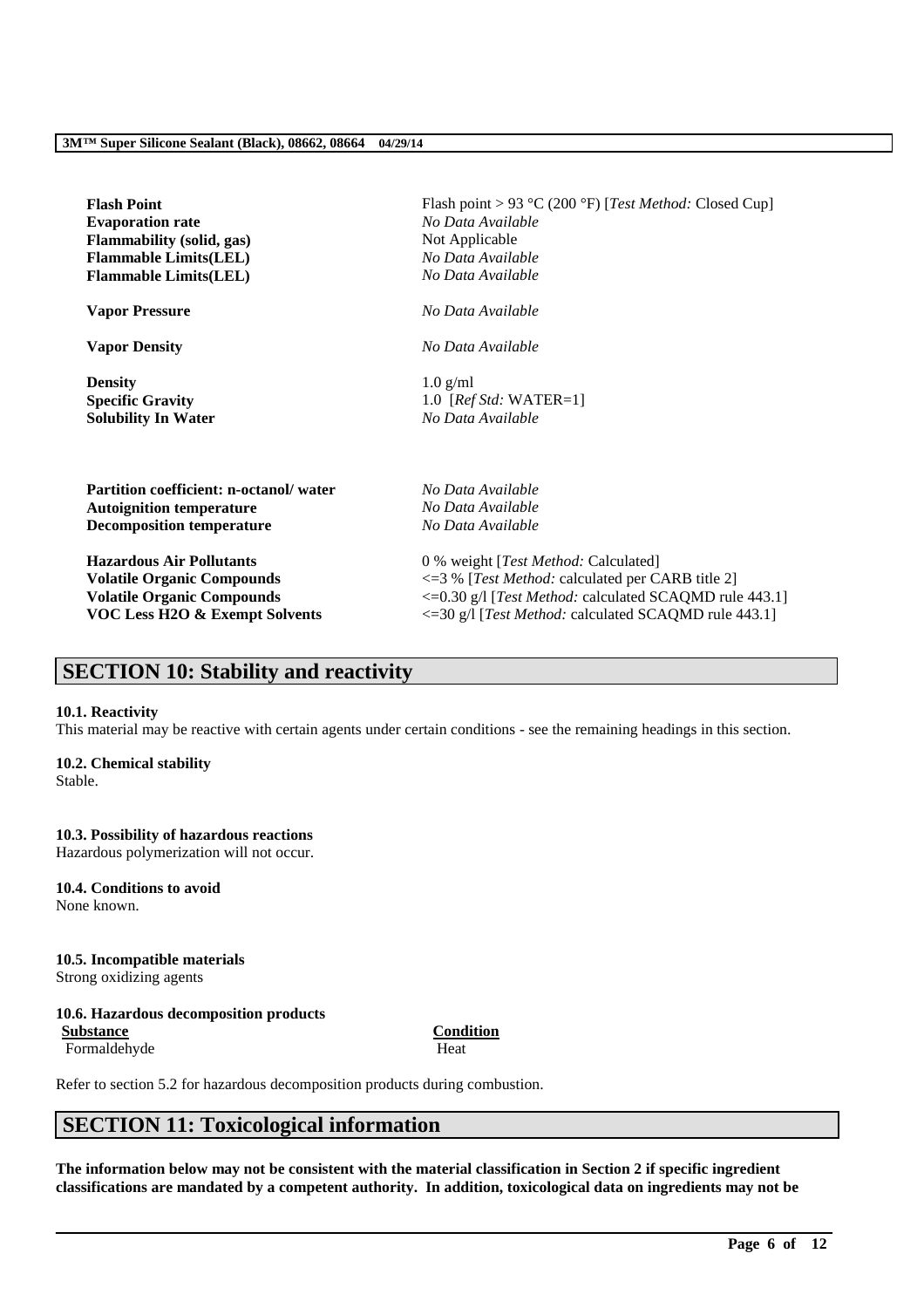**reflected in the material classification and/or the signs and symptoms of exposure, because an ingredient may be present below the threshold for labeling, an ingredient may not be available for exposure, or the data may not be relevant to the material as a whole.**

### **11.1. Information on Toxicological effects**

### **Signs and Symptoms of Exposure**

### **Based on test data and/or information on the components, this material may produce the following health effects:**

### **Inhalation:**

May be harmful if inhaled. Respiratory Tract Irritation: Signs/symptoms may include cough, sneezing, nasal discharge, headache, hoarseness, and nose and throat pain.

### **Skin Contact:**

Skin Irritation: Signs/symptoms may include localized redness, swelling, itching, dryness, cracking, blistering, and pain.

### **Eye Contact:**

Severe Eye Irritation: Signs/symptoms may include significant redness, swelling, pain, tearing, cloudy appearance of the cornea, and impaired vision.

### **Ingestion:**

Gastrointestinal Irritation: Signs/symptoms may include abdominal pain, stomach upset, nausea, vomiting and diarrhea.

### **Reproductive/Developmental Toxicity:**

Contains a chemical or chemicals which can cause birth defects or other reproductive harm.

### **Carcinogenicity:**

Contains a chemical or chemicals which can cause cancer.

| <b>Ingredient</b>                           | <b>C.A.S. No.</b> | <b>Class Description</b>       | <b>Regulation</b>                           |
|---------------------------------------------|-------------------|--------------------------------|---------------------------------------------|
| Carbon Black                                | 1333-86-4         | Grp. 2B: Possible human carc.  | International Agency for Research on Cancer |
| Generic: Mineral oils (untreated and mildly | 64742-46-7        | Grp. 1: Carcinogenic to humans | International Agency for Research on Cancer |
| treated)                                    |                   |                                |                                             |
| Generic: Mineral oils (untreated and mildly | 64742-46-7        | Known human carcinogen         | National Toxicology Program Carcinogens     |
| treated)                                    |                   |                                |                                             |

### **Toxicological Data**

If a component is disclosed in section 3 but does not appear in a table below, either no data are available for that endpoint or the data are not sufficient for classification.

### **Acute Toxicity**

| <b>Name</b>                                        | Route        | <b>Species</b> | <b>Value</b>                                      |
|----------------------------------------------------|--------------|----------------|---------------------------------------------------|
| Overall product                                    | Dermal       |                | No data available; calculated $ATE > 5,000$ mg/kg |
| Overall product                                    | Inhalation-  |                | No data available; calculated ATE 5 - 12.5 mg/l   |
|                                                    | Dust/Mist(4) |                |                                                   |
|                                                    | hr)          |                |                                                   |
| Overall product                                    | Ingestion    |                | No data available; calculated $ATE > 5,000$ mg/kg |
| Siloxanes and Silicones, Di-me, Hydroxy-terminated | Dermal       | Rabbit         | $LD50 > 16,000$ mg/kg                             |
| Siloxanes and Silicones, Di-me, Hydroxy-terminated | Ingestion    | Rat            | $LD50 > 64,000$ mg/kg                             |
| Poly(Dimethylsiloxane)                             | Dermal       | Rabbit         | $LD50 > 19,400$ mg/kg                             |
| Silica                                             | Dermal       | Rabbit         | $LD50 > 5,000$ mg/kg                              |
| Solvent Refined Hydrotreated Middle Distillate     | Dermal       | Rabbit         | $LD50 > 2,000$ mg/kg                              |
| Poly(Dimethylsiloxane)                             | Ingestion    | Rat            | $LD50 > 17,000$ mg/kg                             |
| Silica                                             | Inhalation-  | Rat            | $LC50 > 0.691$ mg/l                               |
|                                                    | Dust/Mist    |                |                                                   |
|                                                    | (4 hours)    |                |                                                   |
| Silica                                             | Ingestion    | Rat            | $LD50 > 5,110$ mg/kg                              |
| Solvent Refined Hydrotreated Middle Distillate     | Inhalation-  | Rat            | LC50 $4.6$ mg/l                                   |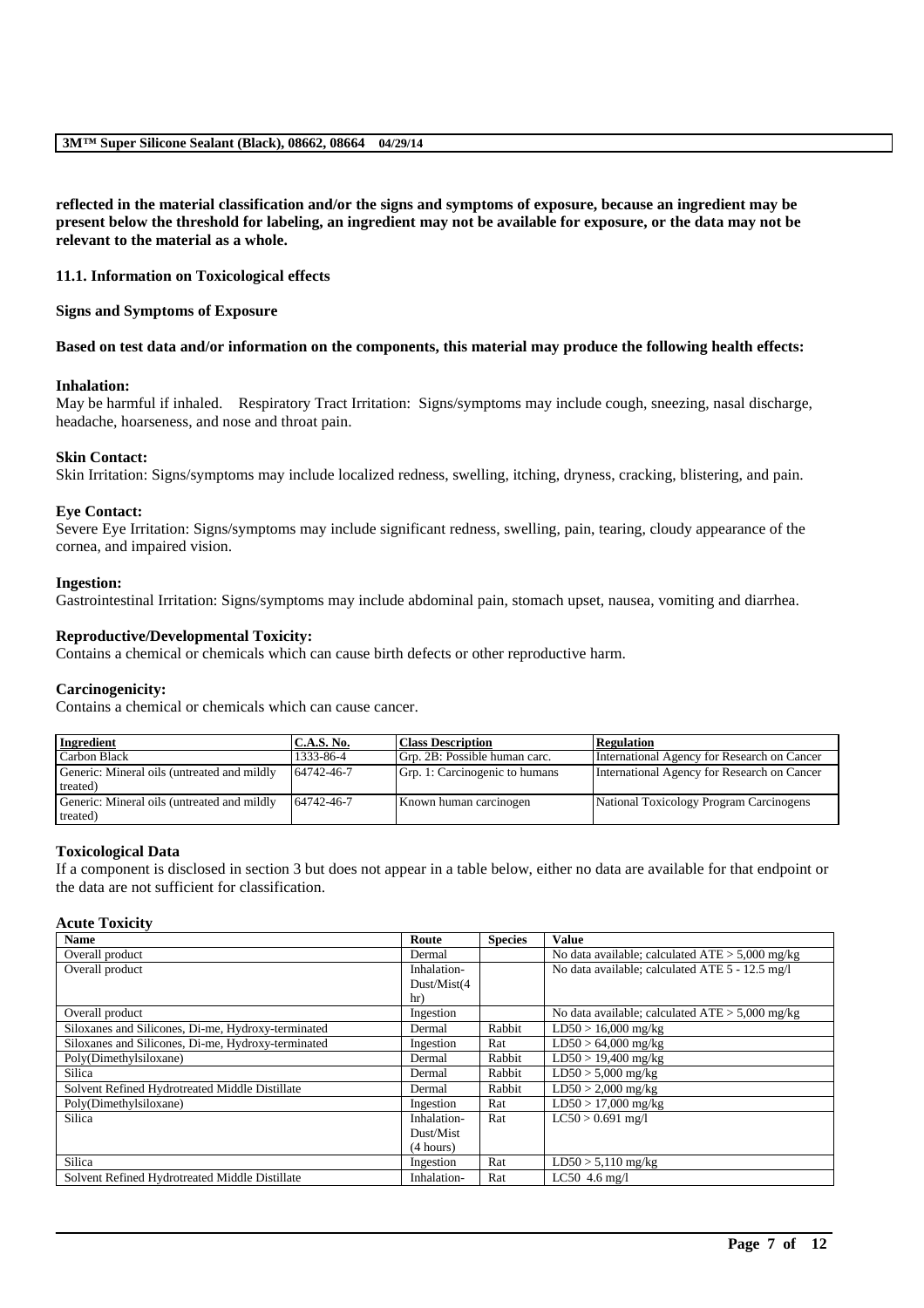|                                                | Dust/Mist   |        |                        |
|------------------------------------------------|-------------|--------|------------------------|
|                                                | (4 hours)   |        |                        |
| Solvent Refined Hydrotreated Middle Distillate | Ingestion   | Rat    | $LD50 > 5,000$ mg/kg   |
| Ethyltriacetoxysilane                          | Ingestion   | Rat    | LD50 1,462 mg/kg       |
| Methyltriacetoxysilane                         | Ingestion   | Rat    | $LD50$ 1,602 mg/kg     |
| Decamethylcyclopentasiloxane                   | Dermal      | Rabbit | $LD50 > 15,000$ mg/kg  |
| Decamethylcyclopentasiloxane                   | Inhalation- | Rat    | LC50 8.7 mg/l          |
|                                                | Dust/Mist   |        |                        |
|                                                | (4 hours)   |        |                        |
| Decamethylcyclopentasiloxane                   | Ingestion   | Rat    | $LD50 > 24,134$ mg/kg  |
| Octamethylcyclotetrasiloxane                   | Dermal      | Rat    | $LD50 > 2,400$ mg/kg   |
| Octamethylcyclotetrasiloxane                   | Inhalation- | Rat    | LC50 $36 \text{ mg/l}$ |
|                                                | Dust/Mist   |        |                        |
|                                                | (4 hours)   |        |                        |
| Octamethylcyclotetrasiloxane                   | Ingestion   | Rat    | $LD50 > 5,000$ mg/kg   |
| Carbon Black                                   | Dermal      | Rabbit | $LD50 > 3,000$ mg/kg   |
| Carbon Black                                   | Ingestion   | Rat    | $LD50 > 8,000$ mg/kg   |

ATE = acute toxicity estimate

## **Skin Corrosion/Irritation**

| <b>Name</b>                                    | <b>Species</b> | <b>Value</b>              |
|------------------------------------------------|----------------|---------------------------|
| Poly(Dimethylsiloxane)                         | Rabbit         | No significant irritation |
| Silica                                         | Rabbit         | No significant irritation |
| Solvent Refined Hydrotreated Middle Distillate | Rabbit         | Minimal irritation        |
| Ethyltriacetoxysilane                          | Rabbit         | Corrosive                 |
| Methyltriacetoxysilane                         | Rabbit         | Corrosive                 |
| Octamethylcyclotetrasiloxane                   | Rabbit         | Minimal irritation        |
| Carbon Black                                   | Rabbit         | No significant irritation |

### **Serious Eye Damage/Irritation**

| <b>Name</b>                                    | <b>Species</b> | <b>Value</b>              |
|------------------------------------------------|----------------|---------------------------|
| Poly(Dimethylsiloxane)                         | Rabbit         | No significant irritation |
| Silica                                         | Rabbit         | No significant irritation |
| Solvent Refined Hydrotreated Middle Distillate | <b>Not</b>     | Mild irritant             |
|                                                | available      |                           |
| Ethyltriacetoxysilane                          | similar        | Corrosive                 |
|                                                | health         |                           |
|                                                | hazards        |                           |
| Methyltriacetoxysilane                         | Rabbit         | Corrosive                 |
| Octamethylcyclotetrasiloxane                   | Rabbit         | No significant irritation |
| Carbon Black                                   | Rabbit         | No significant irritation |

### **Skin Sensitization**

| Name                         | <b>Species</b> | Value           |
|------------------------------|----------------|-----------------|
| Silica                       | Human          | Not sensitizing |
|                              | and            |                 |
|                              | animal         |                 |
| Octamethylcyclotetrasiloxane | Human          | Not sensitizing |
|                              | and            |                 |
|                              | animal         |                 |

## **Respiratory Sensitization**

| <b>Name</b> | $\sim$<br>Species | $-1$<br>√alue |
|-------------|-------------------|---------------|
|             |                   |               |

## **Germ Cell Mutagenicity**

| <b>Name</b>                                        | Route    | Value                                          |
|----------------------------------------------------|----------|------------------------------------------------|
| Siloxanes and Silicones, Di-me, Hydroxy-terminated | In Vitro | Not mutagenic                                  |
| Silica                                             | In Vitro | Not mutagenic                                  |
| Solvent Refined Hydrotreated Middle Distillate     | In Vitro | Some positive data exist, but the data are not |
|                                                    |          | sufficient for classification                  |
| Octamethylcyclotetrasiloxane                       | In Vitro | Some positive data exist, but the data are not |
|                                                    |          | sufficient for classification                  |
| Carbon Black                                       | In Vitro | Not mutagenic                                  |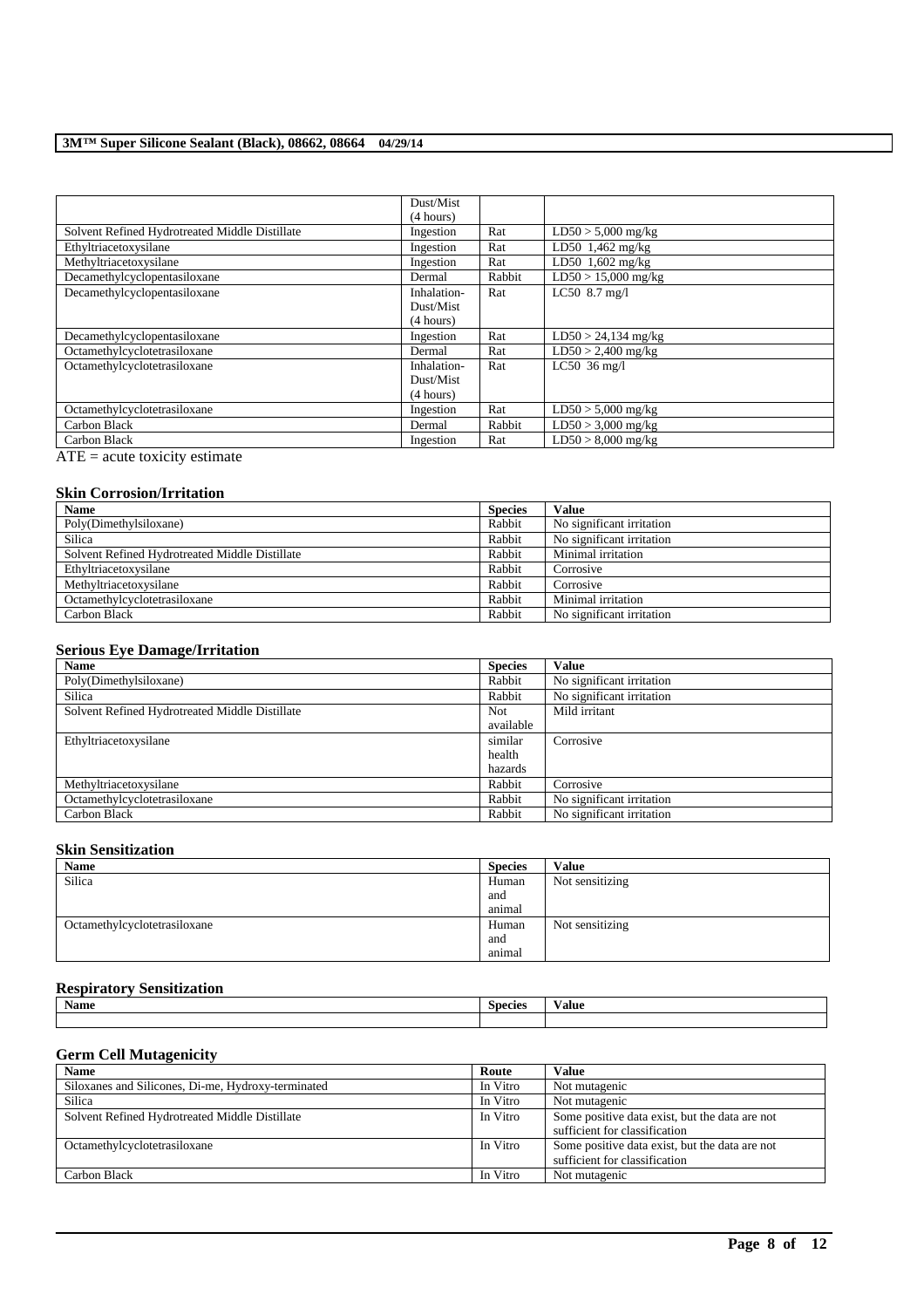| $\sim$<br>larbon Black | V <sub>1</sub> V <sub>O</sub><br><sub>In</sub> | $\alpha$ exist.<br>: positive<br>ı are not<br>the<br>but<br>Some<br>data<br>data |
|------------------------|------------------------------------------------|----------------------------------------------------------------------------------|
|                        |                                                | sufficient for<br>classification                                                 |

### **Carcinogenicity**

| <b>Name</b>                                    | Route      | <b>Species</b> | Value                                          |
|------------------------------------------------|------------|----------------|------------------------------------------------|
| Silica                                         | Not        | Mouse          | Some positive data exist, but the data are not |
|                                                | Specified  |                | sufficient for classification                  |
| Solvent Refined Hydrotreated Middle Distillate | Dermal     | Mouse          | Some positive data exist, but the data are not |
|                                                |            |                | sufficient for classification                  |
| Carbon Black                                   | Dermal     | Mouse          | Not carcinogenic                               |
| Carbon Black                                   | Ingestion  | Mouse          | Not carcinogenic                               |
| Carbon Black                                   | Inhalation | Rat            | Carcinogenic                                   |

### **Reproductive Toxicity**

### **Reproductive and/or Developmental Effects**

| <b>Name</b>                  | Route      | <b>Value</b>                     | <b>Species</b> | <b>Test Result</b> | <b>Exposure</b> |
|------------------------------|------------|----------------------------------|----------------|--------------------|-----------------|
|                              |            |                                  |                |                    | <b>Duration</b> |
| Silica                       | Ingestion  | Not toxic to female reproduction | Rat            | <b>NOAEL 509</b>   | generation      |
|                              |            |                                  |                | mg/kg/day          |                 |
| Silica                       | Ingestion  | Not toxic to male reproduction   | Rat            | <b>NOAEL 497</b>   | 1 generation    |
|                              |            |                                  |                | mg/kg/day          |                 |
| Silica                       | Ingestion  | Not toxic to development         | Rat            | NOAEL.             | during          |
|                              |            |                                  |                | 1.350              | organogenesi    |
|                              |            |                                  |                | mg/kg/day          | s               |
| Octamethylcyclotetrasiloxane | Inhalation | Not toxic to male reproduction   | Rat            | <b>NOAEL 8.5</b>   | 2 generation    |
|                              |            |                                  |                | mg/1               |                 |
| Octamethylcyclotetrasiloxane | Ingestion  | Toxic to female reproduction     | Rabbit         | <b>NOAEL 50</b>    | during          |
|                              |            |                                  |                | mg/kg/day          | organogenesi    |
|                              |            |                                  |                |                    | s               |
| Octamethylcyclotetrasiloxane | Inhalation | Toxic to female reproduction     | Rat            | NOAEL 3.6          | 2 generation    |
|                              |            |                                  |                | mg/l               |                 |

### **Target Organ(s)**

## **Specific Target Organ Toxicity - single exposure**

| <b>Name</b>                                                 | Route      | Target Organ(s)                                                  | <b>Value</b>                                                                       | <b>Species</b>               | <b>Test Result</b>     | Exposure<br><b>Duration</b> |
|-------------------------------------------------------------|------------|------------------------------------------------------------------|------------------------------------------------------------------------------------|------------------------------|------------------------|-----------------------------|
| Solvent Refined<br><b>Hydrotreated Middle</b><br>Distillate | Inhalation | central nervous<br>system depression  <br>respiratory irritation | Some positive data exist, but the<br>data are not sufficient for<br>classification | <b>Not</b><br>available      | <b>NOAEL NA</b>        |                             |
| Solvent Refined<br><b>Hydrotreated Middle</b><br>Distillate | Ingestion  | central nervous<br>system depression                             | May cause drowsiness or<br>dizziness                                               | Not.<br>available            | <b>NOAEL NA</b>        |                             |
| Ethyltriacetoxysilane                                       | Inhalation | respiratory irritation                                           | Some positive data exist, but the<br>data are not sufficient for<br>classification | similar<br>health<br>hazards | NOAEL Not<br>available |                             |
| Methyltriacetoxysilane                                      | Inhalation | respiratory irritation                                           | Some positive data exist, but the<br>data are not sufficient for<br>classification | similar<br>health<br>hazards | NOAEL Not<br>available |                             |

## **Specific Target Organ Toxicity - repeated exposure**

| <b>Name</b>                | Route      | Target Organ(s)    | <b>Value</b>                      | <b>Species</b> | <b>Test Result</b> | <b>Exposure</b> |
|----------------------------|------------|--------------------|-----------------------------------|----------------|--------------------|-----------------|
|                            |            |                    |                                   |                |                    | <b>Duration</b> |
| Silica                     | Inhalation | respiratory system | All data are negative             | Human          | <b>NOAEL Not</b>   | occupational    |
|                            |            | silicosis          |                                   |                | available          | exposure        |
| Octamethylcyclotetrasiloxa | Dermal     | hematopoietic      | All data are negative             | Rabbit         | <b>NOAEL 960</b>   | 3 weeks         |
| ne                         |            | system             |                                   |                | mg/kg/day          |                 |
| Octamethylcyclotetrasiloxa | Inhalation | liver              | Some positive data exist, but the | Rat            | <b>NOAEL 8.5</b>   | 13 weeks        |
| ne                         |            |                    | data are not sufficient for       |                | mg/1               |                 |
|                            |            |                    | classification                    |                |                    |                 |
| Octamethylcyclotetrasiloxa | Inhalation | endocrine system   | Some positive data exist, but the | Rat            | NOAEL 8.5          | 2 generation    |
| ne                         |            | immune system      | data are not sufficient for       |                | mg/1               |                 |
|                            |            | kidney and/or      | classification                    |                |                    |                 |
|                            |            | bladder            |                                   |                |                    |                 |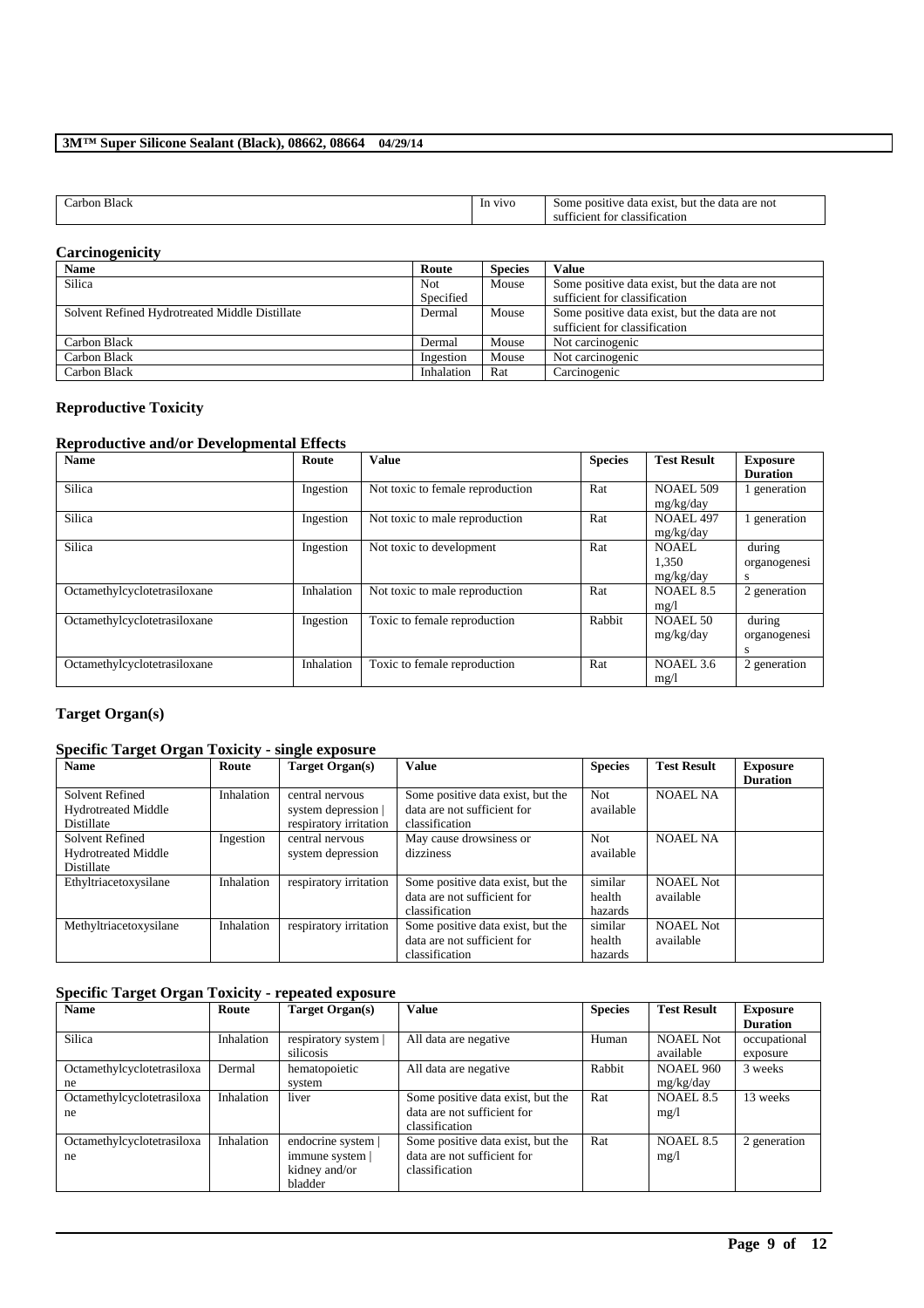| Octamethylcyclotetrasiloxa<br>ne | Inhalation | hematopoietic<br>system | All data are negative                                                              | Rat   | NOAEL 8.5<br>mg/1                  | 13 weeks                 |
|----------------------------------|------------|-------------------------|------------------------------------------------------------------------------------|-------|------------------------------------|--------------------------|
| Octamethylcyclotetrasiloxa<br>ne | Ingestion  | liver                   | Some positive data exist, but the<br>data are not sufficient for<br>classification | Rat   | <b>NOAEL</b><br>1.600<br>mg/kg/day | 2 weeks                  |
| Carbon Black                     | Inhalation | pneumoconiosis          | Some positive data exist, but the<br>data are not sufficient for<br>classification | Human | <b>NOAEL Not</b><br>available      | occupational<br>exposure |

### **Aspiration Hazard**

| Name<br>⁄ alue                                                                         |                       |
|----------------------------------------------------------------------------------------|-----------------------|
| <br>$-$<br>Distillate<br>Middle<br>™ent<br><b>Hydrotreated</b><br>nned<br>. Ret<br>50) | ı hazard<br>spiration |

**Please contact the address or phone number listed on the first page of the SDS for additional toxicological information on this material and/or its components.**

## **SECTION 12: Ecological information**

### **Ecotoxicological information**

Please contact the address or phone number listed on the first page of the SDS for additional ecotoxicological information on this material and/or its components.

### **Chemical fate information**

Please contact the address or phone number listed on the first page of the SDS for additional chemical fate information on this material and/or its components.

## **SECTION 13: Disposal considerations**

### **13.1. Disposal methods**

Dispose of contents/ container in accordance with the local/regional/national/international regulations.

Dispose of waste product in a permitted industrial waste facility. As a disposal alternative, incinerate in a permitted waste incineration facility. Proper destruction may require the use of additional fuel during incineration processes. Empty drums/barrels/containers used for transporting and handling hazardous chemicals (chemical substances/mixtures/preparations classified as Hazardous as per applicable regulations) shall be considered, stored, treated & disposed of as hazardous wastes unless otherwise defined by applicable waste regulations. Consult with the respective regulating authorities to determine the available treatment and disposal facilities.

## **SECTION 14: Transport Information**

For Transport Information, please visit **http://3M.com/Transportinfo** or call 1-800-364-3577 or 651-737-6501.

## **SECTION 15: Regulatory information**

### **15.1. US Federal Regulations**

Contact 3M for more information.

### **311/312 Hazard Categories:**

Fire Hazard - No Pressure Hazard - No Reactivity Hazard - No Immediate Hazard - Yes Delayed Hazard - Yes

\_\_\_\_\_\_\_\_\_\_\_\_\_\_\_\_\_\_\_\_\_\_\_\_\_\_\_\_\_\_\_\_\_\_\_\_\_\_\_\_\_\_\_\_\_\_\_\_\_\_\_\_\_\_\_\_\_\_\_\_\_\_\_\_\_\_\_\_\_\_\_\_\_\_\_\_\_\_\_\_\_\_\_\_\_\_\_\_\_\_

### **This material contains a chemical which requires export notification under TSCA Section 12[b]:**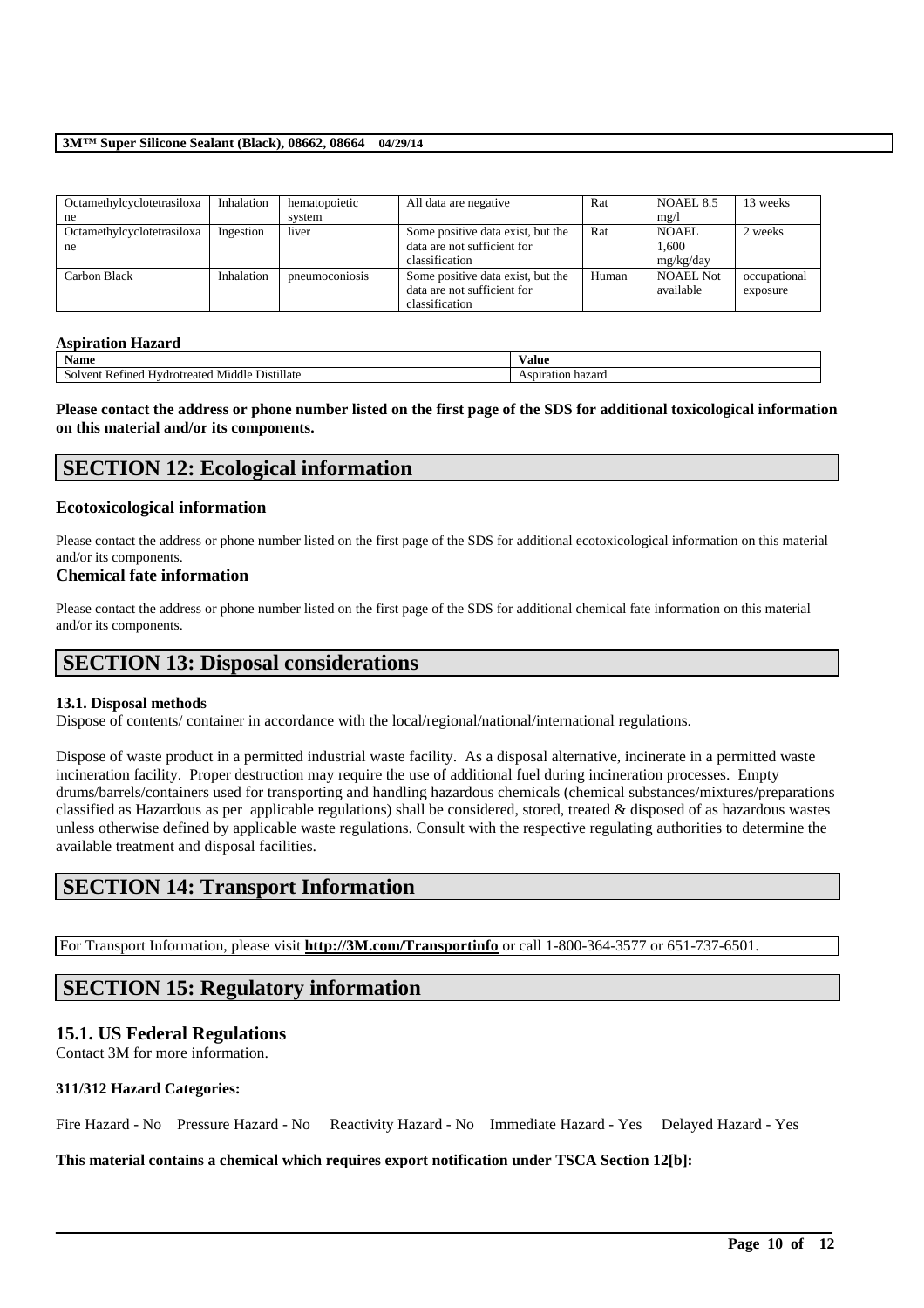| Ingredient (Category if applicable) | <b>C.A.S. No</b> | <b>Regulation</b>                     | <b>Status</b> |
|-------------------------------------|------------------|---------------------------------------|---------------|
| Octamethylcyclotetrasiloxane        | 556-67-2         | Toxic Substances Control Act (TSCA) 4 | Applicable    |
|                                     |                  | <b>Test Rule Chemicals</b>            |               |

### **15.2. State Regulations**

Contact 3M for more information.

### **California Proposition 65**

**Ingredient C.A.S. No. Classification** Carbon Black 1333-86-4 Carcinogen

WARNING: This product contains a chemical known to the State of California to cause cancer.

### **15.3. Chemical Inventories**

The components of this product are in compliance with the chemical notification requirements of TSCA.

Contact 3M for more information.

### **15.4. International Regulations**

Contact 3M for more information.

**This SDS has been prepared to meet the U.S. OSHA Hazard Communication Standard, 29 CFR 1910.1200.**

## **SECTION 16: Other information**

### **NFPA Hazard Classification**

**Health:** 2 **Flammability:** 1 **Instability:** 0 **Special Hazards:** None

National Fire Protection Association (NFPA) hazard ratings are designed for use by emergency response personnel to address the hazards that are presented by short-term, acute exposure to a material under conditions of fire, spill, or similar emergencies. Hazard ratings are primarily based on the inherent physical and toxic properties of the material but also include the toxic properties of combustion or decomposition products that are known to be generated in significant quantities.

### **HMIS Hazard Classification**

**Health:** 2 **Flammability:** 1 **Physical Hazard:** 0 **Personal Protection:** X - See PPE section.

Hazardous Material Identification System (HMIS® III) hazard ratings are designed to inform employees of chemical hazards in the workplace. These ratings are based on the inherent properties of the material under expected conditions of normal use and are not intended for use in emergency situations. HMIS® III ratings are to be used with a fully implemented HMIS® III program. HMIS® is a registered mark of the American Coatings Association (ACA).

| <b>Document Group:</b> | $31 - 7612 - 0$ | <b>Version Number:</b>  | 2.00     |
|------------------------|-----------------|-------------------------|----------|
| <b>Issue Date:</b>     | 04/29/14        | <b>Supercedes Date:</b> | 04/22/13 |

DISCLAIMER: The information in this Safety Data Sheet (SDS) is believed to be correct as of the date issued. 3M MAKES NO WARRANTIES, EXPRESSED OR IMPLIED, INCLUDING, BUT NOT LIMITED TO, ANY IMPLIED WARRANTY OF MERCHANTABILITY OR FITNESS FOR A PARTICULAR PURPOSE OR COURSE OF PERFORMANCE OR USAGE OF TRADE. User is responsible for determining whether the 3M product is fit for a particular purpose and suitable for user's method of use or application. Given the variety of factors that can affect the use and application of a 3M product, some of which are uniquely within the user's knowledge and control, it is essential that the user evaluate the 3M product to determine whether it is fit for a particular purpose and suitable for user's method of use or application.